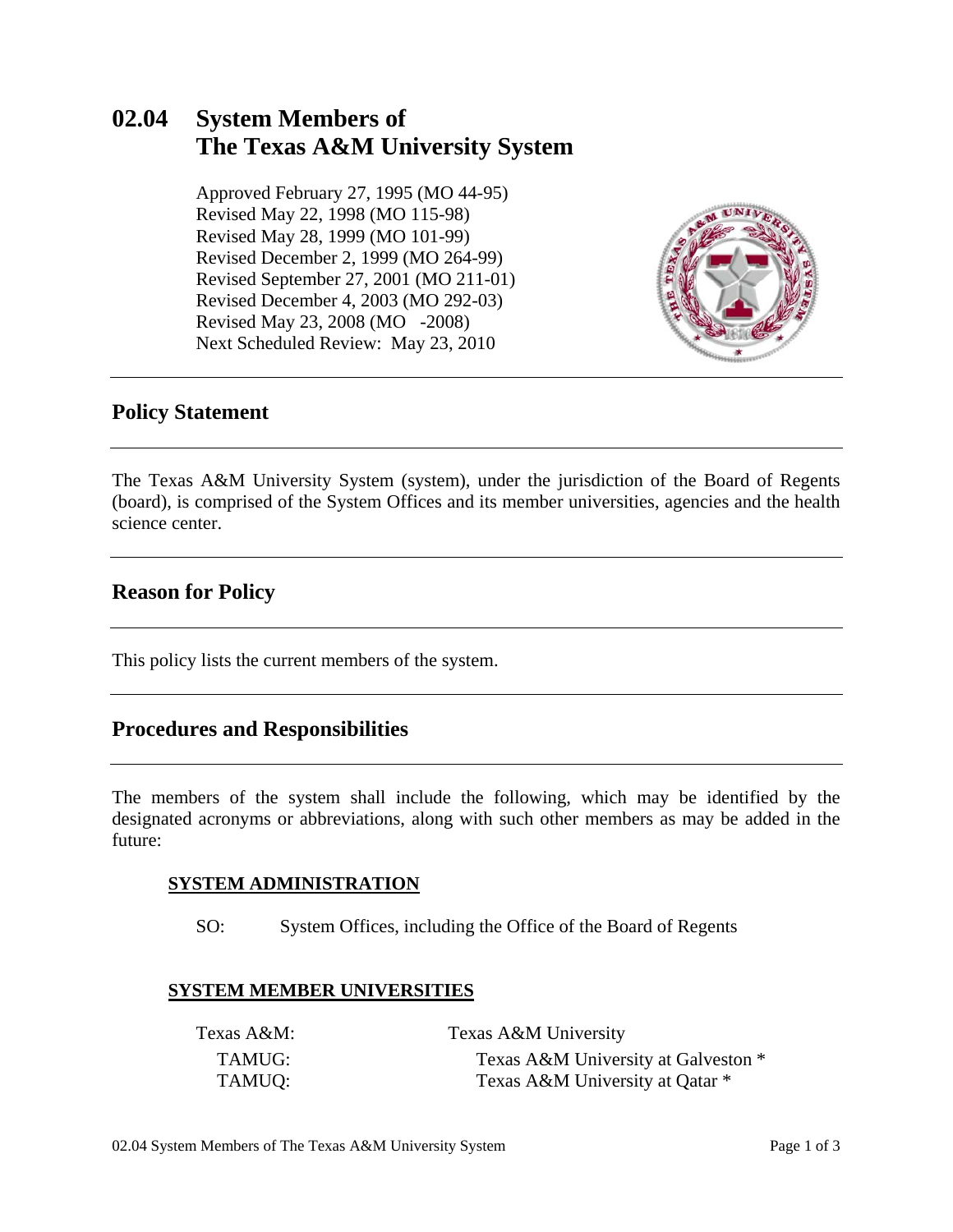| <b>PVAMU:</b>                                      | Prairie View A&M University                                                                            |
|----------------------------------------------------|--------------------------------------------------------------------------------------------------------|
| Tarleton:<br>Tarleton-Central Texas:               | <b>Tarleton State University</b><br><b>Tarleton State University System Center-</b><br>Central Texas * |
| TAMIU:                                             | Texas A&M International University                                                                     |
| A&M-Commerce:                                      | Texas A&M University-Commerce                                                                          |
| A&M-Corpus Christi:                                | Texas A&M University-Corpus Christi                                                                    |
| Texas A&M-Kingsville:<br><b>TAMUK-San Antonio:</b> | Texas A&M University-Kingsville<br>Texas A&M University-Kingsville<br>System Center-San Antonio *      |
| A&M-Texarkana:                                     | Texas A&M University-Texarkana                                                                         |
| WTAMU or<br>West Texas A&M:                        | West Texas A&M University                                                                              |

#### **SYSTEM MEMBER AGENCIES**

| AgriLife Extension: | <b>Texas AgriLife Extension Service</b>               |
|---------------------|-------------------------------------------------------|
| AgriLife Research:  | Texas AgriLife Research                               |
| TEES:               | <b>Texas Engineering Experiment Station</b>           |
| TEEX:               | <b>Texas Engineering Extension Service</b>            |
| TFS:                | <b>Texas Forest Service</b>                           |
| TTI:                | <b>Texas Transportation Institute</b>                 |
| TVMDL:              | <b>Texas Veterinary Medical Diagnostic Laboratory</b> |

## **SYSTEM MEMBER HEALTH SCIENCE CENTER**

HSC: The Texas A&M University System Health Science Center

\* Texas A&M University at Galveston and Texas A&M University at Qatar are branch campuses of Texas A&M University. Tarleton State University System Center-Central Texas is part of Tarleton State University. Texas A&M University-Kingsville System Center-San Antonio is part of Texas A&M University-Kingsville.

02.04 System Members of The Texas A&M University System Page 2 of 3